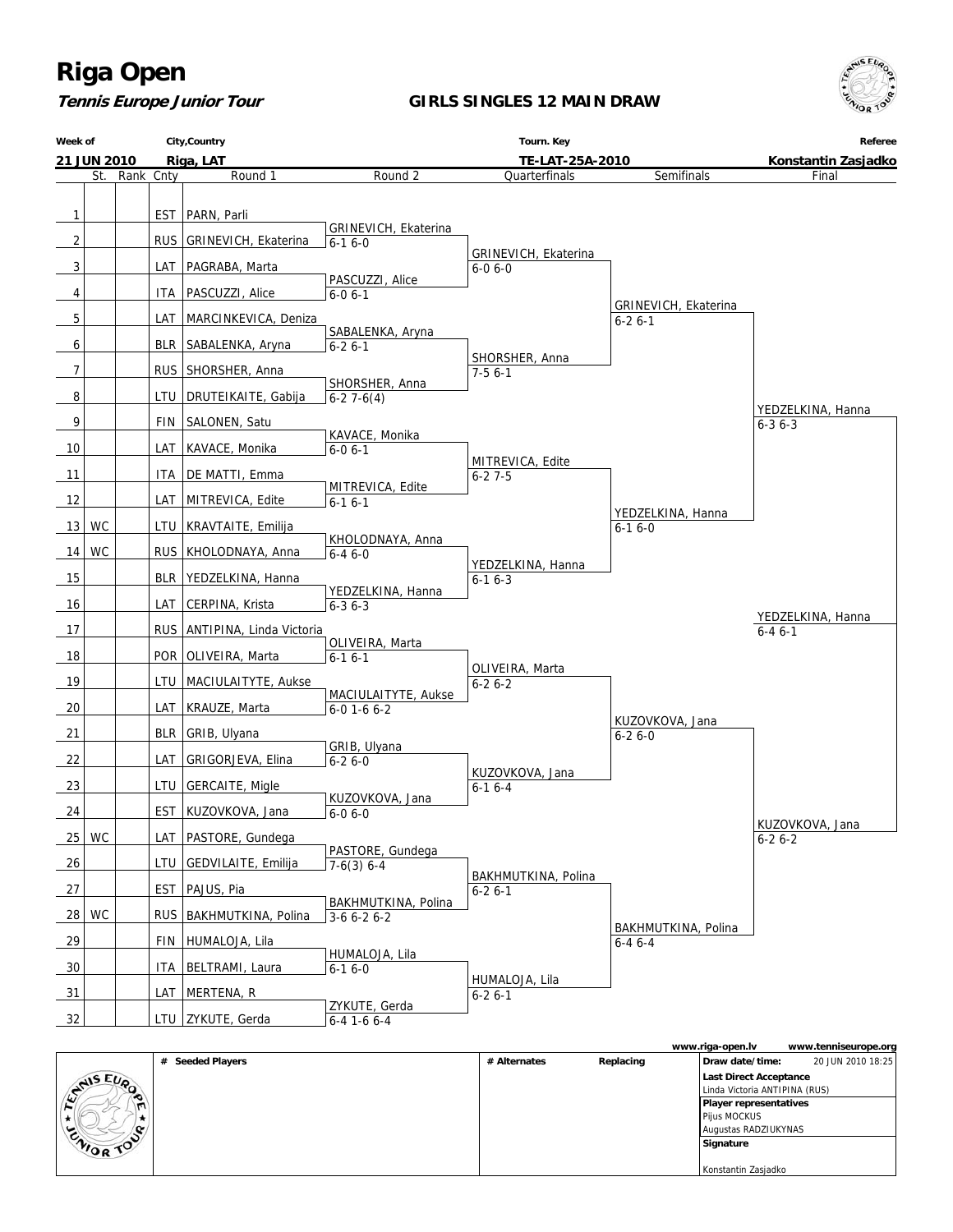## **Tennis Europe Junior Tour**

### **BOYS SINGLES 12 MAIN DRAW**



| Week of        |             |           | City, Country                        | Tourn. Key                          |                                       |                     | Referee             |
|----------------|-------------|-----------|--------------------------------------|-------------------------------------|---------------------------------------|---------------------|---------------------|
|                | 21 JUN 2010 |           | Riga, LAT                            |                                     | TE-LAT-25A-2010                       |                     | Konstantin Zasjadko |
|                | St.         | Rank Cnty | Round 1                              | Round 2                             | Quarterfinals                         | Semifinals          | Final               |
|                |             |           |                                      |                                     |                                       |                     |                     |
| $\mathbf{1}$   |             |           | GER   FLOER, Yannick                 |                                     |                                       |                     |                     |
|                |             |           |                                      | FLOER, Yannick                      |                                       |                     |                     |
| $\overline{2}$ |             |           | <b>Bye</b>                           |                                     | RAUPUK, Maksymilian                   |                     |                     |
| 3              |             |           | RUS   RODIN, Alexander               |                                     | $6-16-2$                              |                     |                     |
| 4              |             |           | POL RAUPUK, Maksymilian              | RAUPUK, Maksymilian<br>$6 - 46 - 1$ |                                       |                     |                     |
|                |             |           |                                      |                                     |                                       | RAUPUK, Maksymilian |                     |
| 5              |             |           | RUS CHEREMISIN, Anton                | <b>GRINVALDS, Roberts</b>           |                                       | $6-16-2$            |                     |
| 6              | WC          |           | LAT GRINVALDS, Roberts               | $6 - 46 - 2$                        |                                       |                     |                     |
| 7              |             |           | LTU   ZUKAUSKAS, Simonas             |                                     | RANDPERE, Martin Valdo                |                     |                     |
|                |             |           |                                      | RANDPERE, Martin Valdo              | $6 - 36 - 2$                          |                     |                     |
| 8              |             |           | EST   RANDPERE, Martin Valdo 6-0 6-0 |                                     |                                       |                     | NESINS, Maksims     |
| 9              |             |           | RUS LISITSYN, Egor                   |                                     |                                       |                     | $6 - 26 - 0$        |
| 10             |             |           | LAT   NESINS, Maksims                | NESINS, Maksims                     |                                       |                     |                     |
|                |             |           |                                      | $6 - 26 - 2$                        | NESINS, Maksims                       |                     |                     |
| 11             |             |           | BRA   OSORIO, G                      |                                     | $6 - 26 - 1$                          |                     |                     |
| 12             |             |           | LTU   RUSAKEVICIUS, Emilis           | OSORIO, G<br>$6-16-2$               |                                       |                     |                     |
|                |             |           |                                      |                                     |                                       | NESINS, Maksims     |                     |
| 13             |             |           | ITA GIORGIO, Giacomo                 | ERAKANGAS, Bart Rafa                |                                       | $6-16-3$            |                     |
| 14             |             |           | FIN   ERAKANGAS, Bart Rafa           | $6 - 06 - 0$                        |                                       |                     |                     |
| 15             |             |           | LAT GUDINS, Andris                   |                                     | ERAKANGAS, Bart Rafa<br>$7-6(2)$ 6-1  |                     |                     |
|                |             |           |                                      | JELEZOVSKI, Ivan                    |                                       |                     |                     |
| 16             | WC          |           | BLR   JELEZOVSKI, Ivan               | $6 - 36 - 0$                        |                                       |                     | SOYFER, Daniel      |
| 17             |             |           | ITA   DE ROSSI, Giorgio              |                                     |                                       |                     | $6 - 06 - 1$        |
| 18             |             |           | RUS   ALESHCHEV, Alexey              | ALESHCHEV, Alexey<br>$6 - 26 - 2$   |                                       |                     |                     |
|                |             |           |                                      |                                     | KLIMOV, Daniil                        |                     |                     |
| 19             | WC          |           | NED   VAN BETUW, Nicolas             | KLIMOV, Daniil                      | $7-56-3$                              |                     |                     |
| 20             |             |           | GER   KLIMOV, Daniil                 | $7-6(5)$ 4-6 6-4                    |                                       |                     |                     |
|                |             |           |                                      |                                     |                                       | KLIMOV, Daniil      |                     |
| 21             |             |           | FIN   POLLANEN, Aaro                 | SAKALAUSKAS, Feliksas               |                                       | $6 - 36 - 1$        |                     |
| 22             |             |           | LTU SAKALAUSKAS, Feliksas 6-4 6-4    |                                     |                                       |                     |                     |
| 23             |             |           | LAT   PETROVS DUKATS, D              |                                     | SAKALAUSKAS, Feliksas<br>$6 - 17 - 5$ |                     |                     |
|                |             |           |                                      | PETROVS DUKATS, D                   |                                       |                     |                     |
| 24             |             |           | POR   POSSER ANDRADE, C              | $6 - 36 - 0$                        |                                       |                     | SOYFER, Daniel      |
| 25             |             |           | AZE   MANAFLI, Aykhan                |                                     |                                       |                     | $6 - 36 - 1$        |
| 26             |             |           | USA SOYFER, Daniel                   | SOYFER, Daniel<br>$6 - 36 - 4$      |                                       |                     |                     |
|                |             |           |                                      |                                     | SOYFER, Daniel                        |                     |                     |
| 27             |             |           | RUS   SUKHODOEV, Maksim              | LUKSTINS, Gustavs                   | $6 - 26 - 4$                          |                     |                     |
| 28             |             |           | LAT   LUKSTINS, Gustavs              | $6 - 26 - 1$                        |                                       |                     |                     |
| 29             |             |           | EST   SIIMAR, Kristofer              |                                     |                                       | SOYFER, Daniel      |                     |
|                |             |           |                                      | SIIMAR, Kristofer                   |                                       | $6-16-1$            |                     |
| 30             |             |           | BLR   HALIAK, Mikalai                | $3-66-06-0$                         | SIIMAR, Kristofer                     |                     |                     |
| 31             |             |           | RUS   KAMALOV, Eduard                |                                     | $6-16-4$                              |                     |                     |
|                |             |           |                                      | KAMALOV, Eduard                     |                                       |                     |                     |
| 32             |             |           | <b>BRA</b> WOJCIECHOWSKI OSORIO, H   | $6 - 06 - 3$                        |                                       |                     |                     |

|               |                  |              |           | www.riga-open.lv              | www.tenniseurope.org |
|---------------|------------------|--------------|-----------|-------------------------------|----------------------|
|               | # Seeded Players | # Alternates | Replacing | Draw date/time:               | 20 JUN 2010 18:24    |
| ANIS EUR      |                  |              |           | Last Direct Acceptance        |                      |
|               |                  |              |           | Bye                           |                      |
|               |                  |              |           | <b>Player representatives</b> |                      |
|               |                  |              |           | Pijus MOCKUS                  |                      |
| $\sim$<br>ર્ે |                  |              |           | Augustas RADZIUKYNAS          |                      |
| <b>MORTO</b>  |                  |              |           | Signature                     |                      |
|               |                  |              |           |                               |                      |
|               |                  |              |           | Konstantin Zasjadko           |                      |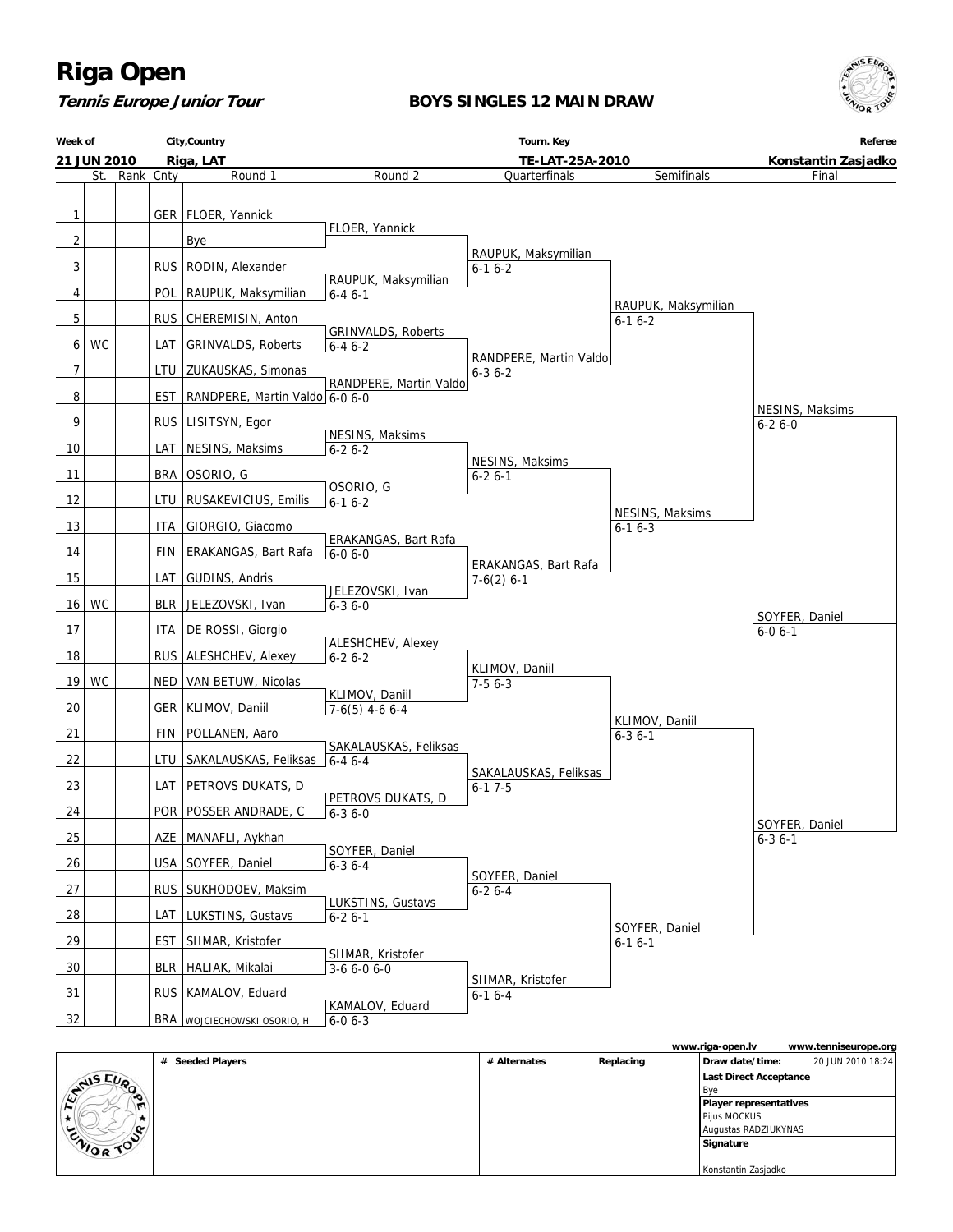## **Tennis Europe Junior Tour**

### **GIRLS DOUBLES 12 MAIN DRAW**



|                | City, Country<br>Week of |               |     |                                                        | Referee                                                 |                                                               |                                                        |
|----------------|--------------------------|---------------|-----|--------------------------------------------------------|---------------------------------------------------------|---------------------------------------------------------------|--------------------------------------------------------|
|                | Riga, LAT<br>21 JUN 2010 |               |     |                                                        | TE-LAT-25A-2010                                         | Konstantin Zasjadko                                           |                                                        |
|                |                          | St. Rank Cnty |     | Round 1                                                | Quarterfinals                                           | Semifinals                                                    | Final                                                  |
| 1              |                          |               |     | RUS   GRINEVICH, Ekaterina<br>RUS SHORSHER, Anna       | GRINEVICH, Ekaterina<br>SHORSHER, Anna                  |                                                               |                                                        |
| $\overline{2}$ |                          |               |     | <b>Bye</b>                                             |                                                         | GRINEVICH, Ekaterina                                          |                                                        |
| 3              |                          |               |     | RUS   BAKHMUTKINA, Polina<br>LTU   MACIULAITYTE, Aukse | BAKHMUTKINA, Polina                                     | SHORSHER, Anna<br>6-0 3-6 [12-10]                             |                                                        |
|                |                          |               |     | BLR   GRIB, Ulyana                                     | MACIULAITYTE, Aukse<br>$6-7(5)$ 7-5 [10-7]              |                                                               |                                                        |
| 4              | <b>WC</b>                |               |     | EST   PARN, Parli<br>EST   KUZOVKOVA, Jana             |                                                         |                                                               | GRINEVICH, Ekaterina<br>SHORSHER, Anna                 |
| 5              |                          |               |     | EST   PAJUS, Pia                                       | KUZOVKOVA, Jana<br>PAJUS, Pia                           |                                                               | $7-56-4$                                               |
| 6              |                          |               |     | Bye                                                    |                                                         |                                                               |                                                        |
| 7              |                          |               |     | LAT   CERPINA, Krista<br>LAT MARCINKEVICA, Deniza      |                                                         | KUZOVKOVA, Jana<br>PAJUS, Pia<br>$4-67-6(4)$ [10-5]           |                                                        |
| 8              |                          |               |     | BLR   SABALENKA, Aryna<br>BLR YEDZELKINA, Hanna        | SABALENKA, Aryna<br>YEDZELKINA, Hanna<br>$7-57-6(2)$    |                                                               |                                                        |
| 9              |                          |               |     | LAT   KAVACE, Monika<br>RUS   KHOLODNAYA, Anna         |                                                         |                                                               | GRINEVICH, Ekaterina<br>SHORSHER, Anna<br>$6 - 36 - 3$ |
| 10             |                          |               |     | ITA   DE MATTI, Emma<br>ITA   PASCUZZI, Alice          | KAVACE, Monika<br>KHOLODNAYA, Anna<br>$6 - 3 6 - 1$     |                                                               |                                                        |
| 11             |                          |               |     | LAT   GRIGORJEVA, Elina<br>LAT GRINBERGA, Evita        | DRUTEIKAITE, Gabija                                     | DRUTEIKAITE, Gabija<br>KRAVTAITE, Emilija<br>$6-4$ 1-6 [10-8] |                                                        |
| 12             |                          |               |     | LTU   DRUTEIKAITE, Gabija<br>LTU   KRAVTAITE, Emilija  | KRAVTAITE, Emilija<br>$6 - 36 - 3$                      |                                                               | DRUTEIKAITE, Gabija                                    |
| 13             |                          |               | LAT | LAT   MITREVICA, Edite<br>PASTORE, Gundega             |                                                         |                                                               | KRAVTAITE, Emilija<br>$6-7(2) 6-2 [10-7]$              |
| 14             |                          |               |     | LTU GEDVILAITE, Emilija<br>POR OLIVEIRA, Marta         | MITREVICA, Edite<br>PASTORE, Gundega<br>5-7 7-5 [12-10] |                                                               |                                                        |
| 15             |                          |               |     | Bye                                                    |                                                         | MITREVICA, Edite<br>PASTORE, Gundega<br>$7-6(1)$ 4-6 [10-5]   |                                                        |
| 16             |                          |               |     | FIN HUMALOJA, Lila<br>FIN SALONEN, Satu                | HUMALOJA, Lila<br>SALONEN, Satu                         |                                                               |                                                        |

|                  |                  |              | www.riga-open.lv |                               | www.tenniseurope.org |
|------------------|------------------|--------------|------------------|-------------------------------|----------------------|
|                  | # Seeded Players | # Alternates | Replacing        | Draw date/time:               | 21 JUN 2010 13:16    |
| <b>ANIS EUP</b>  |                  |              |                  | Last Direct Acceptance        |                      |
|                  |                  |              |                  | l Bve                         |                      |
| $\mathbf{m}$     |                  |              |                  | <b>Player representatives</b> |                      |
|                  |                  |              |                  | <b>Reits ELNIONIS</b>         |                      |
|                  |                  |              |                  | Andrei PIAKUTSKA              |                      |
| <b>ENIOR TOP</b> |                  |              |                  | Signature                     |                      |
|                  |                  |              |                  |                               |                      |
|                  |                  |              |                  | Konstantin Zasjadko           |                      |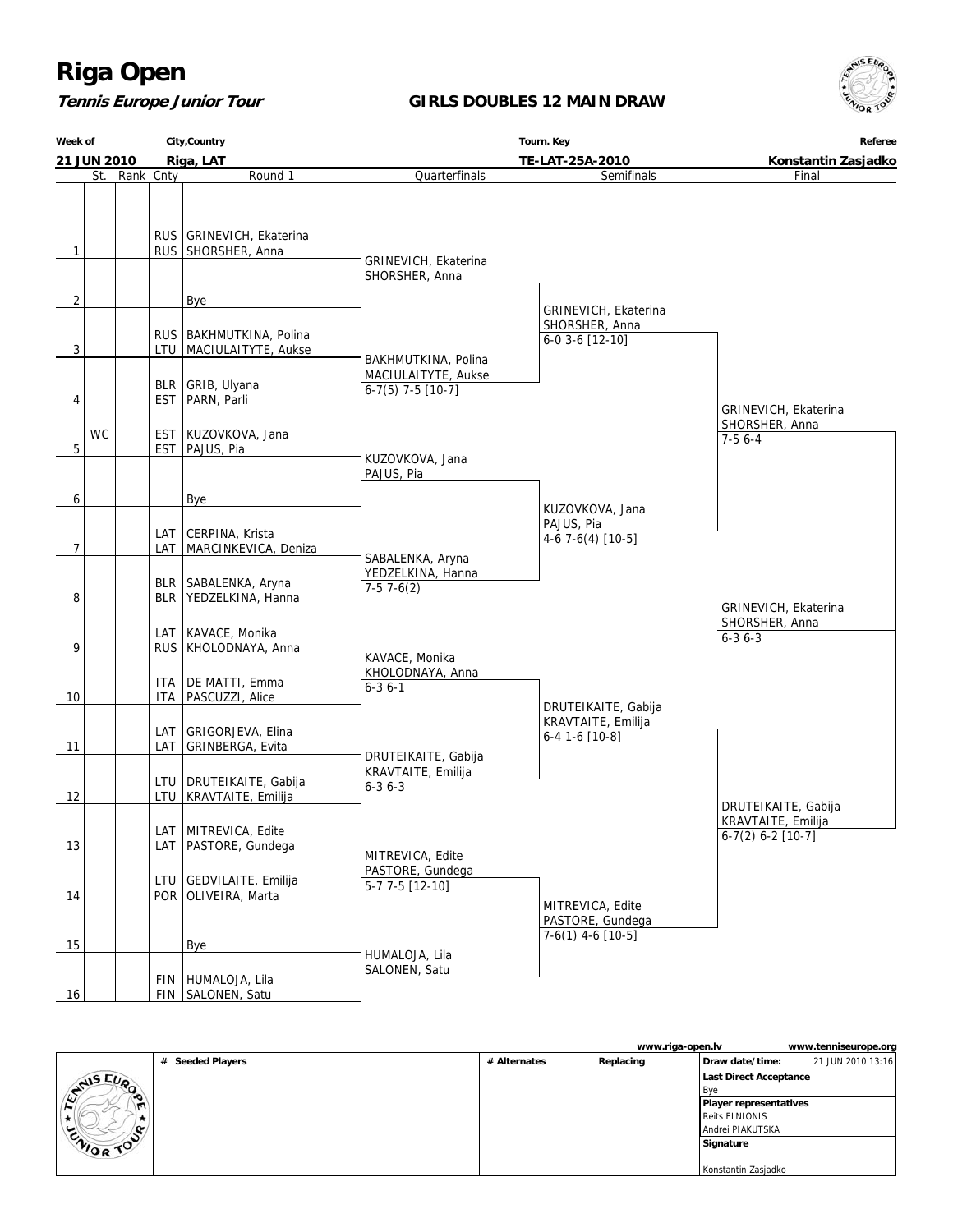## **Tennis Europe Junior Tour**

### **BOYS DOUBLES 12 MAIN DRAW**



| Week of |             | City, Country |       | Tourn. Key                                                | Referee                                              |                                                             |                                                         |  |
|---------|-------------|---------------|-------|-----------------------------------------------------------|------------------------------------------------------|-------------------------------------------------------------|---------------------------------------------------------|--|
|         | 21 JUN 2010 |               |       | Riga, LAT                                                 |                                                      | TE-LAT-25A-2010                                             | Konstantin Zasjadko                                     |  |
|         | St.         | Rank Cnty     |       | Round 1                                                   | Quarterfinals                                        | Semifinals                                                  | Final                                                   |  |
| 1       |             |               |       | LAT   GRINVALDS, Roberts<br>LAT   PETROVS DUKATS, Daniels | <b>GRINVALDS, Roberts</b>                            |                                                             |                                                         |  |
|         |             |               |       |                                                           | PETROVS DUKATS, Daniels                              |                                                             |                                                         |  |
| 2       |             |               |       | Bye                                                       |                                                      |                                                             |                                                         |  |
|         |             |               |       | EST   RANDPERE, Martin Valdo                              |                                                      | RANDPERE, Martin Valdo<br>SIIMAR, Kristofer<br>$6 - 26 - 2$ |                                                         |  |
| 3       |             |               |       | EST SIIMAR, Kristofer                                     | RANDPERE, Martin Valdo                               |                                                             |                                                         |  |
| 4       |             |               |       | GER   FLOER, Yannick<br>POR   POSSER ANDRADE, Caetano     | SIIMAR, Kristofer<br>$6 - 46 - 2$                    |                                                             | RANDPERE, Martin Valdo                                  |  |
|         |             |               |       |                                                           |                                                      |                                                             | SIIMAR, Kristofer                                       |  |
| 5       |             |               |       | LTU   RUSAKEVICIUS, Emilis<br>LTU SAKALAUSKAS, Feliksas   |                                                      |                                                             | W.O.                                                    |  |
| 6       |             |               |       | BLR JELEZOVSKI, Ivan<br>RUS   KAMALOV, Eduard             | JELEZOVSKI, Ivan<br>KAMALOV, Eduard<br>$6-37-6(5)$   |                                                             |                                                         |  |
|         |             |               | ITA   | DE ROSSI, Giorgio                                         |                                                      | ERAKANGAS, Bart Rafa<br>POLLANEN, Aaro<br>$7-57-6(5)$       |                                                         |  |
| 7       |             |               | ITA I | GIORGIO, Giacomo                                          | ERAKANGAS, Bart Rafa                                 |                                                             |                                                         |  |
| 8       |             |               | FIN   | ERAKANGAS, Bart Rafa<br>FIN   POLLANEN, Aaro              | POLLANEN, Aaro<br>$6 - 3$ $6 - 3$                    |                                                             |                                                         |  |
| 9       |             |               |       | BLR   HALIAK, Mikalai<br>LTU   ZUKAUSKAS, Simonas         |                                                      |                                                             | ALESHCHEV, Alexey<br>MANAFLI, Aykhan<br>2-6 6-4 [12-10] |  |
| 10      |             |               | LAT   | LAT   LUKSTINS, Gustavs<br>NESINS, Maksims                | LUKSTINS, Gustavs<br>NESINS, Maksims<br>W.O.         | OSORIO, G                                                   |                                                         |  |
| 11      |             |               |       | RUS   RODIN, Alexander<br>NED   VAN BETUW, Nicolas        | OSORIO, G                                            | WOJCIECHOWSKI OSORIO, H<br>$6-2$ 3-6 [10-3]                 |                                                         |  |
| 12      |             |               |       | BRA OSORIO, G<br>BRA WOJCIECHOWSKI OSORIO, H              | WOJCIECHOWSKI OSORIO, H<br>$6 - 16 - 2$              |                                                             | ALESHCHEV, Alexey                                       |  |
| 13      |             |               |       | RUS ALESHCHEV, Alexey<br>AZE   MANAFLI, Aykhan            |                                                      |                                                             | MANAFLI, Aykhan<br>$6 - 36 - 2$                         |  |
| 14      |             |               |       | RUS CHEREMISIN, Anton<br>RUS   LISITSYN, Egor             | ALESHCHEV, Alexey<br>MANAFLI, Aykhan<br>$6 - 36 - 1$ |                                                             |                                                         |  |
| 15      |             |               |       | <b>Bye</b>                                                |                                                      | ALESHCHEV, Alexey<br>MANAFLI, Aykhan<br>4-6 6-3 [12-10]     |                                                         |  |
| 16      |             |               |       | GER   KLIMOV, Daniil<br>POL   RAUPUK, Maksymilian         | KLIMOV, Daniil<br>RAUPUK, Maksymilian                |                                                             |                                                         |  |

|                 |                  |              | www.riga-open.lv | www.tenniseurope.org                 |
|-----------------|------------------|--------------|------------------|--------------------------------------|
|                 | # Seeded Players | # Alternates | Replacing        | 21 JUN 2010 13:16<br>Draw date/time: |
|                 |                  |              |                  | Last Direct Acceptance               |
| <b>ANIS EUP</b> |                  |              |                  | l Bve                                |
|                 |                  |              |                  | <b>Player representatives</b>        |
|                 |                  |              |                  | <b>Reits ELNIONIS</b>                |
|                 |                  |              |                  | Andrei PIAKUTSKA                     |
| UNIOR TOO       |                  |              |                  | Signature                            |
|                 |                  |              |                  |                                      |
|                 |                  |              |                  | Konstantin Zasjadko                  |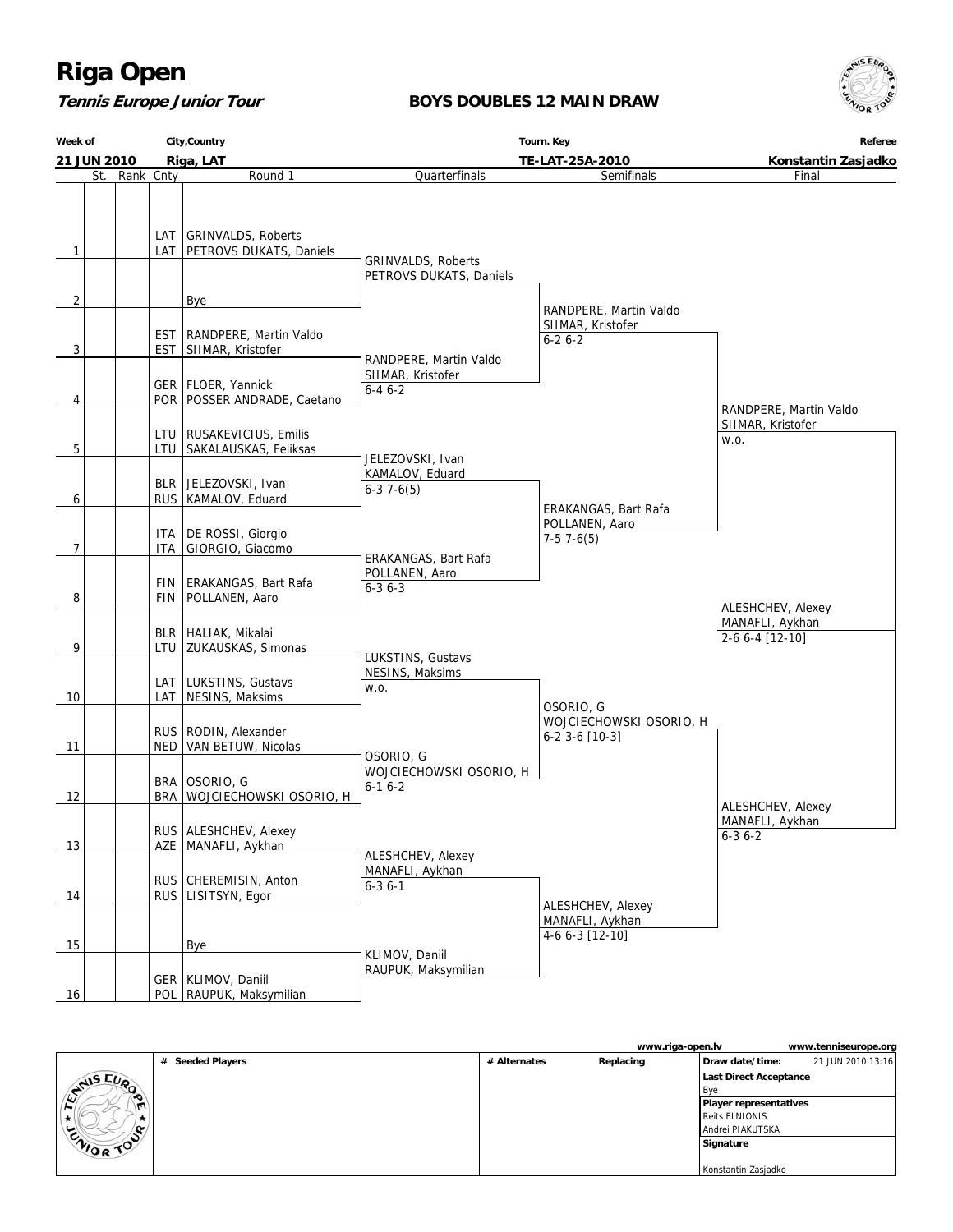### **Tennis Europe Junior Tour**

### **GIRLS SINGLES 12 CONSOLATION**





|                 |                  |              | www.riga-open.lv |                               | www.tenniseurope.org |
|-----------------|------------------|--------------|------------------|-------------------------------|----------------------|
|                 | # Seeded Players | # Alternates | Replacing        | Draw date/time:               | 20 JUN 2010 18:25    |
| <b>ANIS EUP</b> |                  |              |                  | Last Direct Acceptance        |                      |
|                 |                  |              |                  | Linda Victoria ANTIPINA (RUS) |                      |
| œ               |                  |              |                  | Player representatives        |                      |
|                 |                  |              |                  | Pijus MOCKUS                  |                      |
|                 |                  |              |                  | Augustas RADZIUKYNAS          |                      |
| ENIOR TOP       |                  |              |                  | Signature                     |                      |
|                 |                  |              |                  |                               |                      |
|                 |                  |              |                  | Konstantin Zasjadko           |                      |